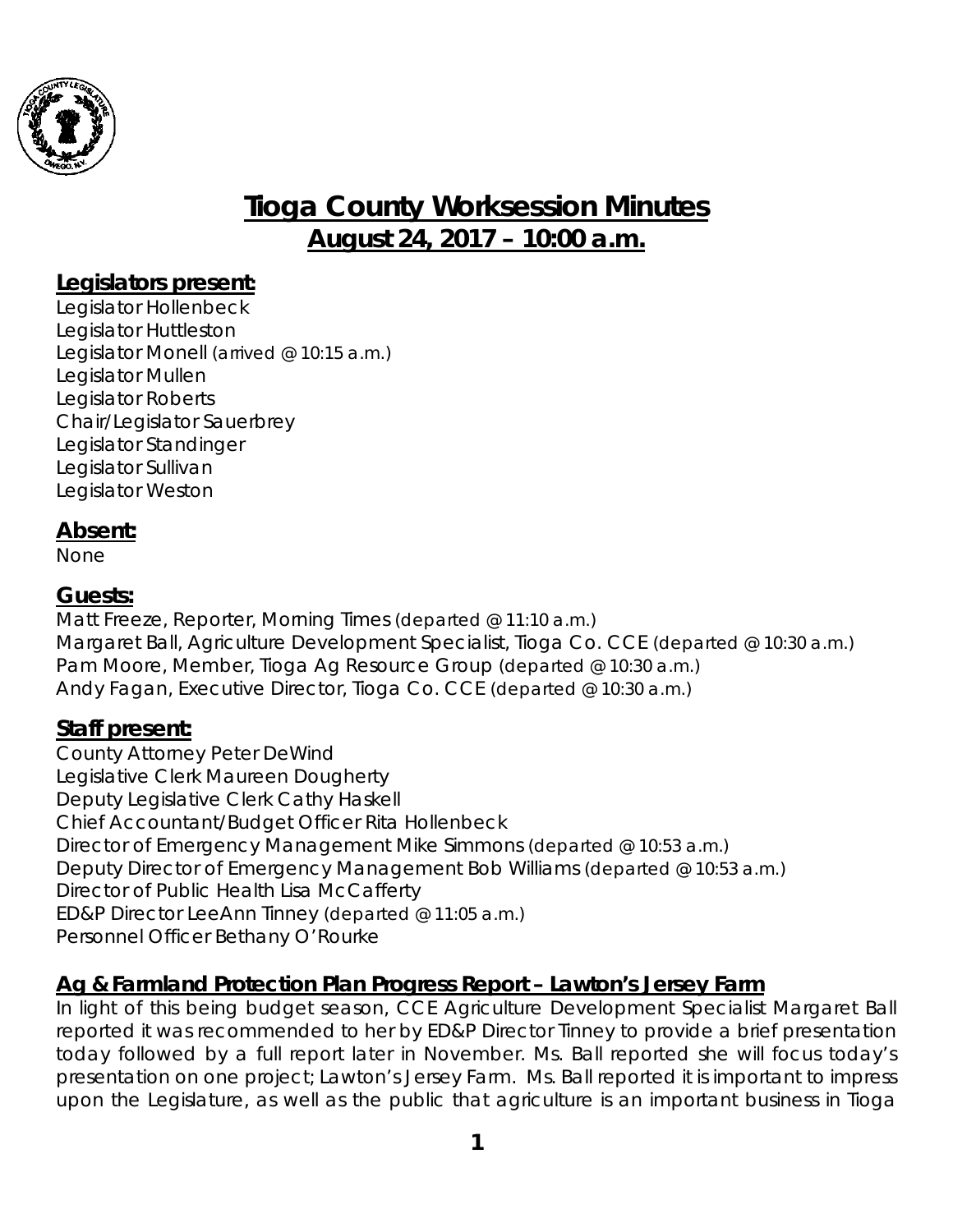County and is a main driver of our economy. Ms. Ball reported dairy is the largest sector of the County's agri-business industry. Ms. Ball reported this project is part of the Southern Tier Agriculture Industry Enhancement Program implemented through NYS Ag & Markets and administered through Tioga County Soil & Water. Ms. Ball reported eligible farms could apply for assistance in the amount of \$20,000 - \$100,000 for projects that improve farm profitability, efficiencies, or environmental areas. Ms. Ball reported Lawton's Jersey Farm was awarded a grant for a renovation of their tie stall barns. Ms. Ball reported the total project budget was \$86,000; \$64,500 grant program funds and \$21,000 applicant match. In terms of estimated impact from this project, the new and old barn each had very good production data collected over the years and improvements to the old barn are expected to increase milk production to be similar to the new barn with a potential for an 18% increase. Ms. Ball reported the project consisted of raising the barn ceiling approximately 2 ½ feet, removing posts from inside of the stalls, and also installation of energy efficient LED lighting above the stalls. Ms. Ball reported the LED lights are on 16-18 hours per day, which increased lighting attributes to increased health and milk production. Ms. Ball reported the production impact could be up to 13 lbs. per cow. Ms. Ball reported milk prices are very volatile and farmers have very little control over this aspect. Ms. Ball estimated the range of profitability could increase \$11,000 - \$37,500 annually for this project. Ms. Ball reported the energy savings from the LED lights decreased their energy use in the barn by 64%, reducing their costs by \$3,000 annually. Ms. Ball reported the employment impact of this project is helping to retain approximately four fulltime agricultural jobs on the farm and created nine temporary construction jobs.

Legislator Sullivan inquired as to how many agri-businesses in the County over the last 1-2 years have been able to take advantage of grant money to improve their business. Ms. Ball reported the Southern Tier Ag Industry Enhancement Grant was one of the main programs that has been in place for the past couple of years and 14 awards were granted in the first round with six projects, to date, entirely completed. Ms. Ball reported round two awards were just announced.

Chief Accountant/Budget Officer Hollenbeck reported some of the smaller dairy farms over the past 3-4 years have gone under due to lack of a supply truck pickup, which is also out of the farmer's control. Ms. Hollenbeck inquired as to whether this is being addressed through the Ag Committee. Ms. Ball reported this is a serious challenge for the smaller dairy farms. Ms. Ball reported it is very difficult to start a dairy farm, as it is hard to get signed up with someone to buy the milk and also someone who will truck the milk. Ms. Ball reported there is not a whole lot that can be done about these types of issues on the local level, however, we can try to promote best practices on the dairy farms that will improve efficiencies.

Ag Resource Group member Pam Moore reported if the dairy farmer is in a co-op the farmer cannot be cut loose like an independent farm that just has a renewable contract every two to three years. Ms. Moore reported the farms that are under contract are the ones that are very vulnerable now. As a member and part owner of a co-op, the farmer has a little more protection and a market to sell their milk.

CCE Executive Director Fagan reported all farmers should follow best practices and improving what they can is critical.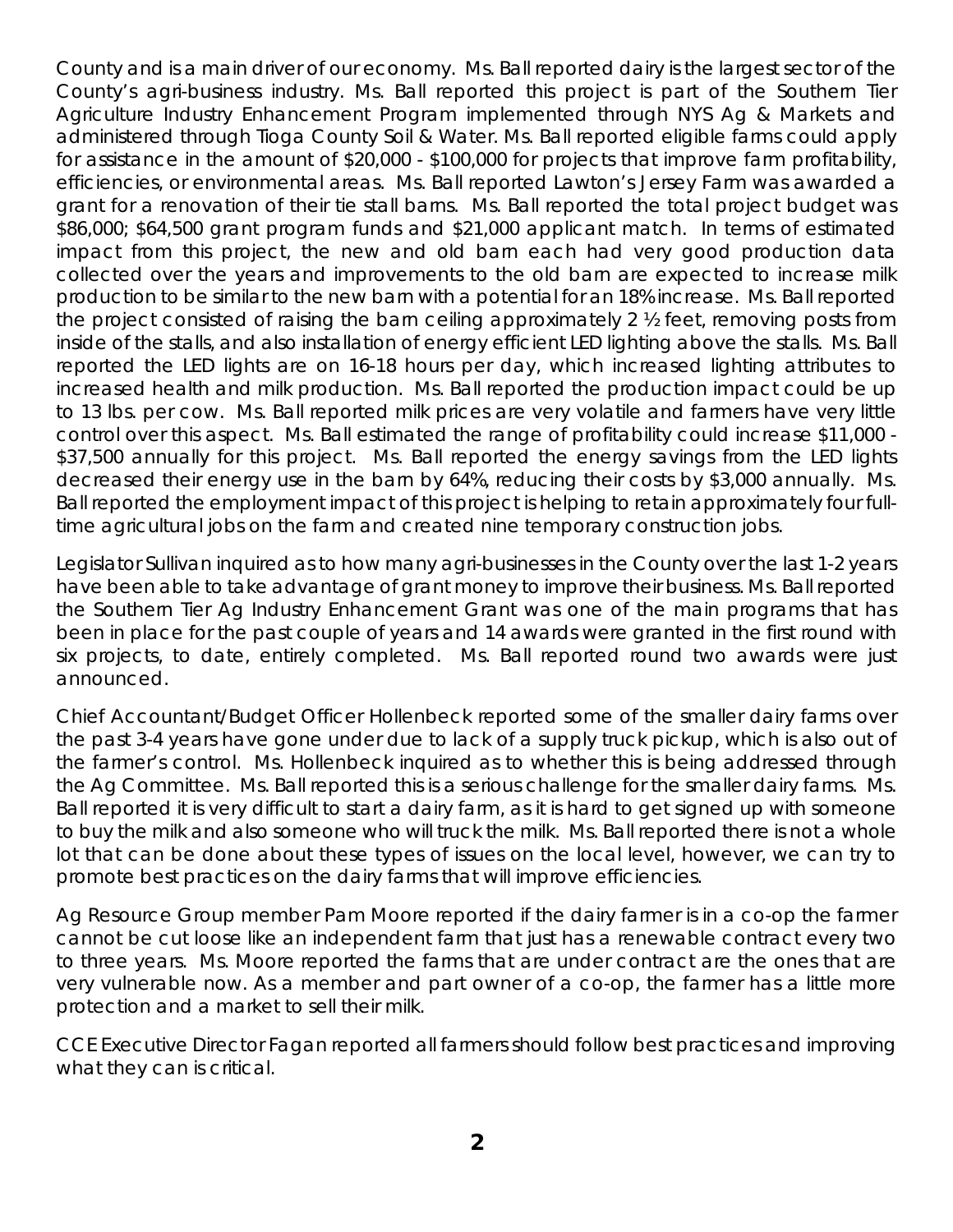Ms. Ball reported other options include diversification of products the farms sell. Ms. Ball reported there are a few dairy farms that can succeed by moving towards value-added products, however, by doing so it completely changes their market channel and this type of transition is difficult.

Legislator Weston inquired as to whether Ms. Ball had any statistics on what is happening to the smaller farms and are they being absorbed by the larger surrounding farms so the land is still producing. Ms. Ball reported she does not have this statistical information.

#### **Emergency Manager –**

Legislator Mullen reported Tioga County is in the top 3 counties in the State for Presidential issued emergencies since 1957. In addition, Legislator Mullen reported we are one of the very few counties in the State that does not have a full-time Emergency Management Office. Legislator Mullen reported last month's flash flood event and the bridge washout in Nichols, NY is a prime example of what an EMO should do and EMO Director Simmons and Frank Coordinator Okrasinski were on hand and involved from start to finish. Legislator Mullen reported the positions of EMO Director, EMO Deputy Director, and Fire Coordinator are all classified as part-time positions, but all of these individuals are working above and beyond their scheduled part-time hours and part-time pay.

EMO Director Simmons distributed handouts to the Legislators regarding the current structure of the EMO and Bureau of Fire, as well as the proposed new structure of consolidating these two departments. Mr. Simmons reported he surveyed other counties in the State in regards to their structure and received approximately 20 responses. Of these responses, Mr. Simmons reported all but two counties have combined these two departments. Mr. Simmons reported the two counties that have not moved towards consolidation are the ones who have nuclear power plants and receive extra funding.

Mr. Simmons reported he met with EMO Deputy Director Williams and Fire Coordinator Okrasinski and developed a proposal for consolidation of the two departments and staffing structure:

| <b>Current Position</b>   | <b>Proposed New Position</b> | <b>Comments</b>                         |  |
|---------------------------|------------------------------|-----------------------------------------|--|
| Director of Emergency     | Director of Emergency        | Position re-classified as full-time     |  |
| Management - Part-time    | Services - Full-time         | consolidating EMO Director and Fire     |  |
|                           |                              | Coordinator                             |  |
| <b>Fire Coordinator</b>   | <b>None</b>                  | Position would be eliminated.           |  |
| Deputy Director of        | Deputy Director of           | Position would be retained with         |  |
| Emergency                 | <b>Emergency Services -</b>  | increased hours from 8 to 18 hours per  |  |
| Management - Part-time    | Part-time                    | week.                                   |  |
| <b>EMO Administrative</b> | <b>EMO Administrative</b>    | Position would be retained as is.       |  |
| Assistant - (part-time)   | Assistant - (part-time)      | Current position is heavily involved in |  |
|                           |                              | financial and grant work for the        |  |
|                           |                              | Department.                             |  |
| Fire Administrative       | Fire Administrative          | Position would be retained as is.       |  |
| Assistant - (part-time)   | Assistant - (part-time)      |                                         |  |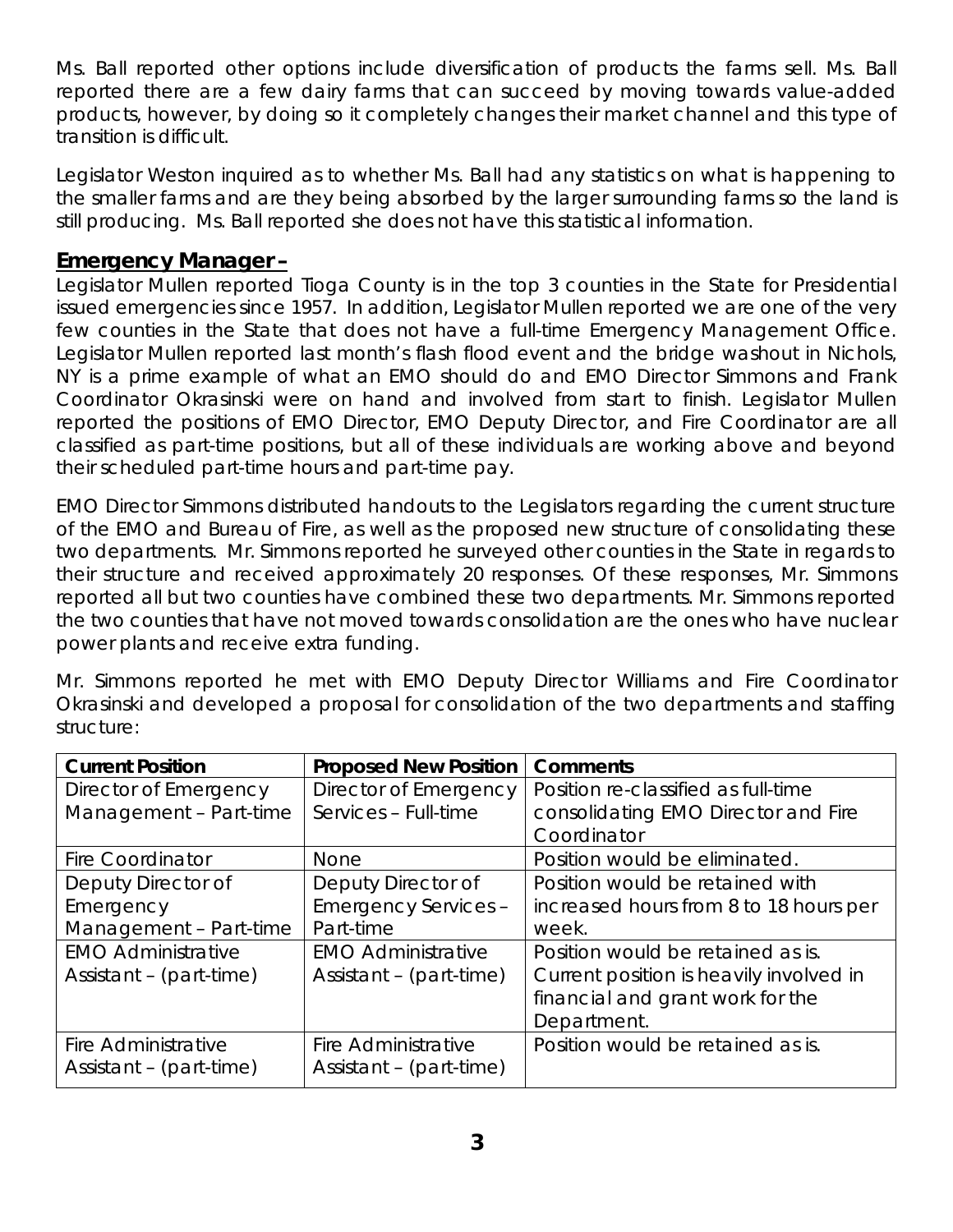| (6) Deputy Fire<br>Coordinators<br><b>EMS Coordinator</b><br>Fire Investigation<br><b>Team Coordinator</b><br>• Search and<br>Rescue Team<br>Coordinator<br>• IT/Communications<br>Coordinator | (3) Deputy Fire<br>Coordinators:<br>EMS<br>$\bullet$<br>Coordinator<br>$\bullet$ Fire<br>Investigation<br>Team<br>Coordinator<br>• Search and<br>Rescue Team | Proposed plan would retain (3) of the<br>(6) Deputy Fire Coordinators who are<br>paid a stipend of \$2,000 - \$3,000<br>annually and eliminate (3) positions.<br>Redistribution of duties associated with<br>IT/Communications Coordinator, Haz-<br>Mat Coordinator, and Training<br>Coordinator. |
|------------------------------------------------------------------------------------------------------------------------------------------------------------------------------------------------|--------------------------------------------------------------------------------------------------------------------------------------------------------------|---------------------------------------------------------------------------------------------------------------------------------------------------------------------------------------------------------------------------------------------------------------------------------------------------|
| • Dedicated Haz-                                                                                                                                                                               | Coordinator                                                                                                                                                  |                                                                                                                                                                                                                                                                                                   |
| Mat Coordinator<br>Training<br>Coordinator                                                                                                                                                     |                                                                                                                                                              |                                                                                                                                                                                                                                                                                                   |

Mr. Simmons reported the current hours for the Director and Deputy Director of EMO are primarily used for meetings, therefore, both positions are currently working above and beyond the number of hours set by the County.

Legislator Weston inquired if the Deputy Director is increased to 18 hours per week does this constitute the position as half-time where the employee is eligible for benefits. Mr. Simmons reported the Deputy Director will remain as a part-time position. Personnel Officer O'Rourke reported this is a non-union position, therefore, no benefits are currently offered for part-time positions. Ms. O'Rourke reported the Affordable Care Act stipulates if an employee is working 30 hours consistently then benefits would have to be offered. Legislator Sullivan reported the intent of this position is to remain part-time, therefore, no benefits are required. Mr. Simmons reported, with the exception of the Director of Emergency Services, all positions are part-time.

Personnel Officer O'Rourke reported the EMO Administrative Assistant also serves as the Secretary to the Sheriff. Ms. O'Rourke reported this position is no longer offered as a stipend. The duties of the EMO Administrative Assistant have been included in the job description for the Secretary to the Sheriff position, therefore if the current employee were to retire it would be expected that the new hire would continue with the same duties.

Mr. Simmons reported the Deputy Director of EMO is responsible for grant writing. We are currently in the process of trying to bring the Local Emergency Planning Committee (LEPC) back together, as it has been a few years since they have met and the Deputy Director would be responsible for this committee. In addition, the Deputy Director would be responsible for managing and directing the COAD group, which is involved with the volunteer groups following a disaster. The Deputy Director will also be involved with working with the public schools and Red Cross to develop plans. Mr. Simmons reported one position in the Fire Coordinator's Office is the Fire Police and Liaison Instructor and this position was held by Mr. Williams as the Deputy Fire Coordinator. This position will be absorbed into the Deputy Director of Emergency Services position. Mr. Simmons reviewed the duties of the other part-time Fire Coordinator positions.

Legislator Weston inquired as to whether there is a list of deliverables for the positions that are changing. Mr. Simmons reported he, along with Mr. Williams and Mr. Okrasinski, have reviewed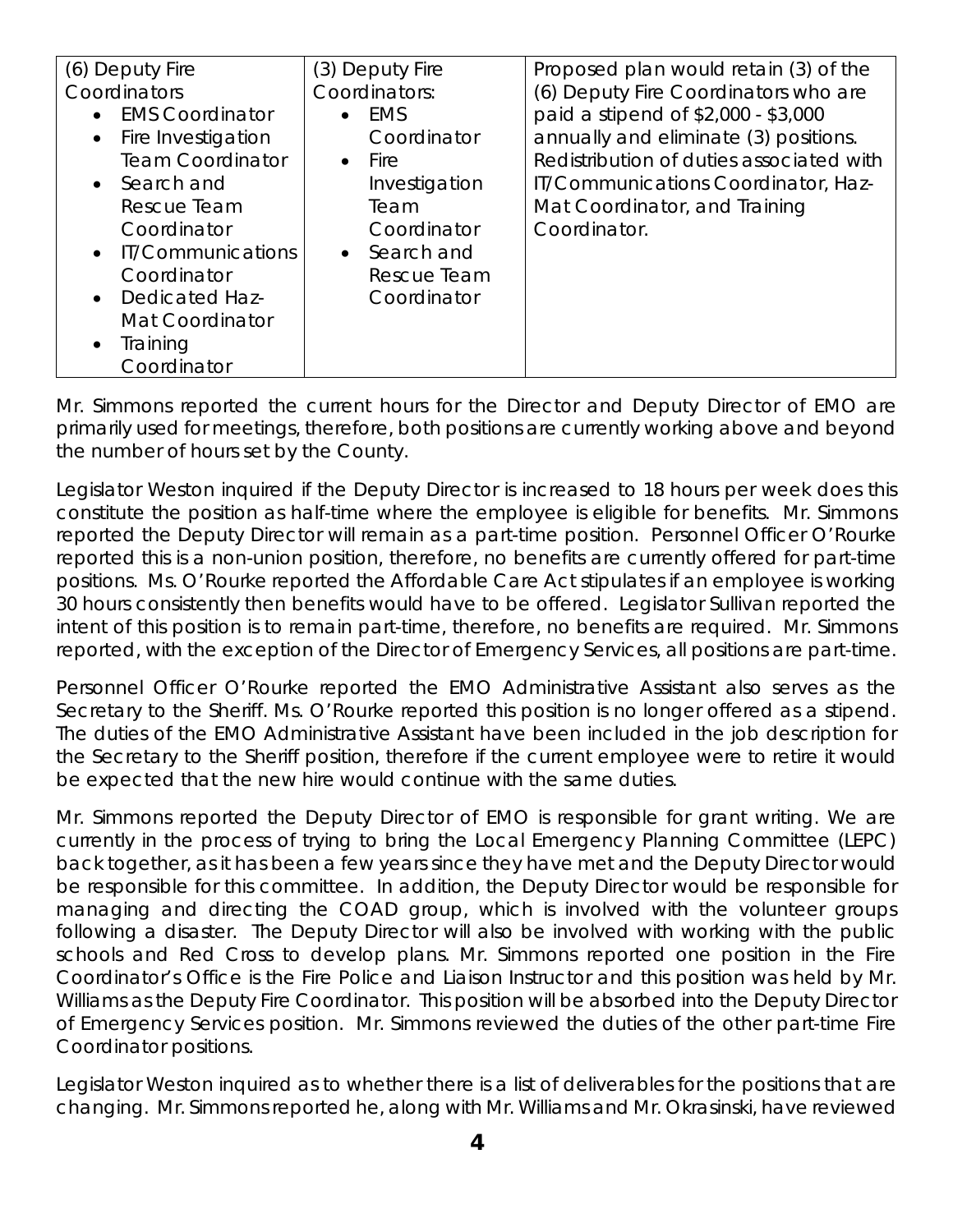the current duties and the positions being retained will assume the extra duties. For the three fire coordinator positions that are being proposed for elimination, these duties will be redistributed to the Director, Deputy Director, or the remaining three fire coordinators. These duties will be assigned based on familiarity, therefore, eliminating training or drastic changes.

Mr. Simmons reported the proposed budget includes salaries without benefits and fringe for the proposed positions and there will be a net savings for the three fire coordinator positions that are proposed for elimination. Mr. Simmons reported he, as Director of Emergency Services, currently does not need retirement or health insurance, however, it has been recommended to include benefits for the position and not the individual.

Ms. Hollenbeck reported, based on the 2018 budgets submitted by EMO and Fire Bureau, the total budget was approximately \$177,000 for the two departments which included fringe without salary and fringe increases, therefore, indicating a possible cost-savings in consolidating the two departments. However, today's proposal is a budget of \$177,000 without fringe included and is not necessarily indicating a cost-savings, but definitely has the benefit for efficiency and streamlining.

From a headcount standpoint, Legislator Sullivan reported that currently there are no full-time positions in either Department and the proposal is to combine the two part-time Department Heads into one full-time position. Currently, there are six part-time positions in the Fire Bureau and two part-time positions in the EMO and the proposal is to change from 8 part-time positions to 3 part-time positions. Legislator Sullivan requested a comparison of positions and salaries from 2017 to 2018 in regards to head count; full-time, part-time (half-time), and parttime (incidental hours).

EMO Deputy Director Williams reported currently with the Emergency Management Office, half of the salaries are reimbursed by the State through grants whereas the salaries in the Fire Bureau are 100% County expense. However, if the proposed restructure is approved and all positions fall under the EMO, then all position salaries are eligible for 50% salary reimbursement by the State. Legislator Sullivan reported this is critical information and needs to be included in the salary comparison request. Ms. Hollenbeck reported this comparison should also include an increase in revenue.

Legislator Mullen reported it is the intent to have this new proposed structure in place for January 2018, therefore, needs to be part of the current 2017 budget discussions.

**ACTION: Mr. Simmons will develop a comparison of positions and salaries from 2017 to 2018 in regards to headcount; full–time, part-time (half-time), and part-time (incidental hours) including grant reimbursements. In addition, this comparison will include incidental expenses and revenue from 2017 to 2018. Mr. Simmons will work with Budget Officer Hollenbeck and send this information to the Legislature, who in turn, will make the determination as to whether Mr. Simmons will need to attend a future worksession for additional discussion.** 

Legislator Mullen reported discussion has occurred at the committee level regarding whether we can change the Director of Emergency Services position from a competitive exam position to an appointed position serving at the pleasure of the Legislature. Ms. O'Rourke reported this is a civil service matter that has to be done and approved at the State level and not at the local level. Ms. O'Rourke reported combined titles are typically competitive positions. Mr.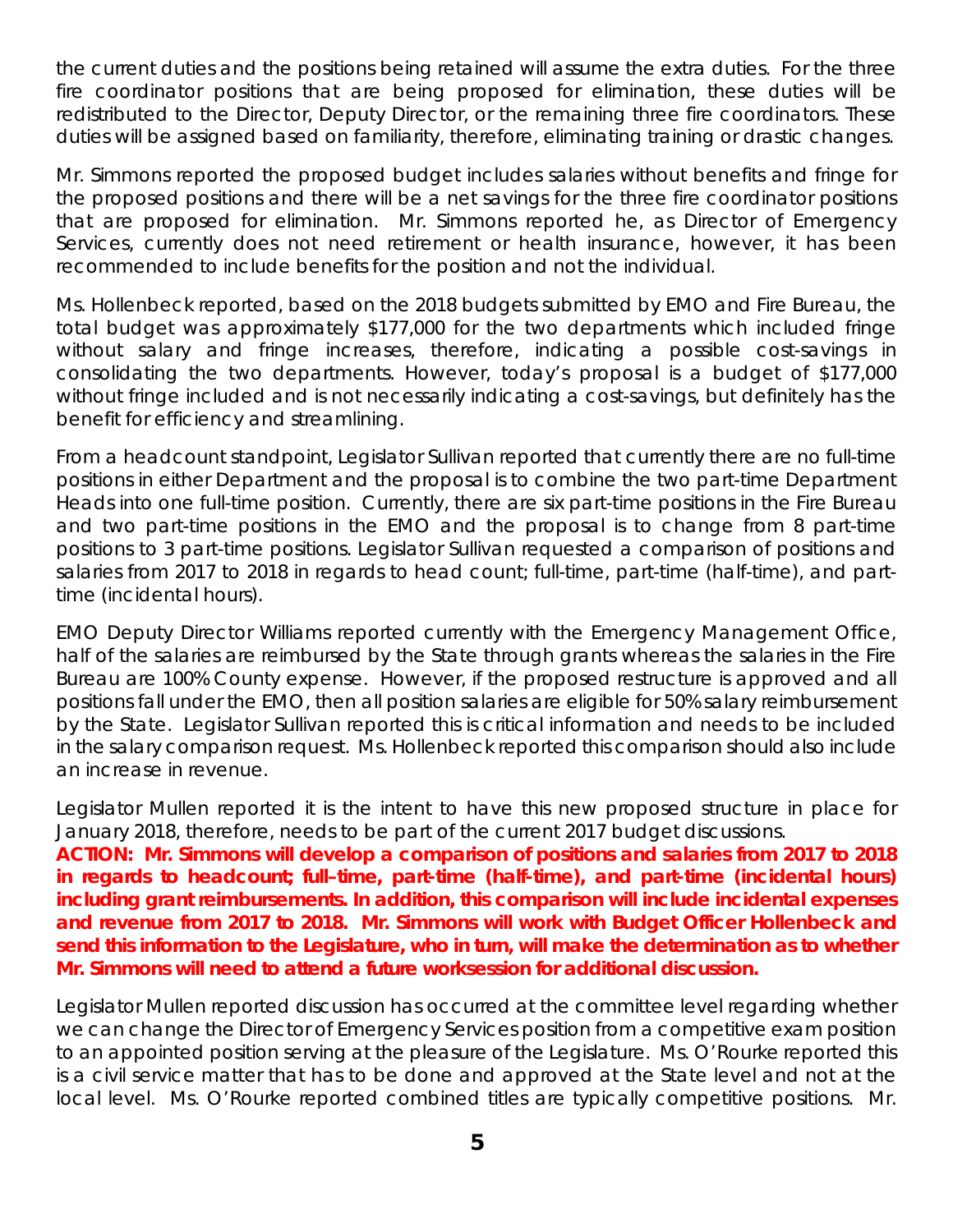Simmons reported he found that most of these Director positions are appointed whereas the Deputy Director positions are competitive, tested positions. Mr. Simmons reported he has been informed this is a change from past practice. Mr. Simmons reported he believes an appointed position has more security for the Legislature. Ms. O'Rourke reported the opposite indicating Tioga County used to have an appointed position and the change was to require an exam. **ACTION: Personnel Officer O'Rourke will inquire as to whether the Director of Emergency Services position can be changed from competitive to appointed.** 

Legislator Weston requested Deputy Director Williams be a part of this information gathering as he is very knowledgeable in the grant process.

#### **2018 Budget Update –**

Ms. Hollenbeck distributed handouts including the tax cap calculation and budget summary. In regards to the property tax cap calculation, Ms. Hollenbeck is projecting \$535,000 for a maximum allowable percentage of 2.31% tax levy for the County's 2018 budget. Ms. Hollenbeck reported she previously sent an email to the Legislators outlining additional scenarios using different percentage rates and reported if the Legislature were to use a true 2% tax levy there would be a dollar variance of \$460,000 with rollover of \$70,000 to use in 2019. Ms. Hollenbeck reported last year the allowance was .67% and the Legislature chose to proceed with a 0% increase. Ms. Hollenbeck reviewed the year-to-year allowances that have been used in the past. In regards to the \$535,000, Ms. Hollenbeck reported she does not want the Legislature to lose the levy leverage, however, does not necessarily recommend using the entire 2.31% maximum allowance. Ms. Hollenbeck recommended the Legislature use a true 2% or slightly under to allow rollover funds. From a budget standpoint on paper, Ms. Hollenbeck reported the County is looking at a \$3 million shortfall of the levy amount for expenses and revenues. Ms. Hollenbeck reported this shortfall needs to be gapped by appropriating fund balance. Ms. Hollenbeck reported the local share is approximately \$26 million annually and the levy amount is only \$23 million, therefore, creating a shortfall of \$3 million. Ms. Hollenbeck reported the County showed a gain in the fund balance for years 2014 and 2015. Currently, the financials are being prepared for 2016 and early projections are showing a decrease of \$1 million coming out of the fund balance. Ms. Hollenbeck recommends moving forward conservatively on the budget.

In regards to the tax cap, Ms. Hollenbeck outlined the bottom line difference from year-toyear from 2012 through current. From a year-to-year growth standpoint, Ms. Hollenbeck reported it is very minimal in regards to annual health insurance and salary increases. Ms. Hollenbeck reported there was a decrease in health insurance last year, however, this coming budget year we have increases in health insurance, as well as increases in salaries and retirement. Ms. Hollenbeck reported these increases will exceed the \$535,000 for the coming budget year, therefore, the growth is very minimal and will always warrant the use of fund balance. Ms. Hollenbeck reported currently the County has a sound fund balance, however, that cannot be sustained without an influx of good sales tax, revenue, and conservatively watching the casino revenue. Ms. Hollenbeck reviewed the first look summary of the Department's budgets and provided a year-to-year comparison. Ms. Hollenbeck reviewed the proposed 2018 budget as it currently stands, which does not include salary, retirement, and health insurance increases, or FICA increases due to the salary increases. Ms. Hollenbeck reported she applied 3% across the board for health insurance as a worst case scenario. Ms.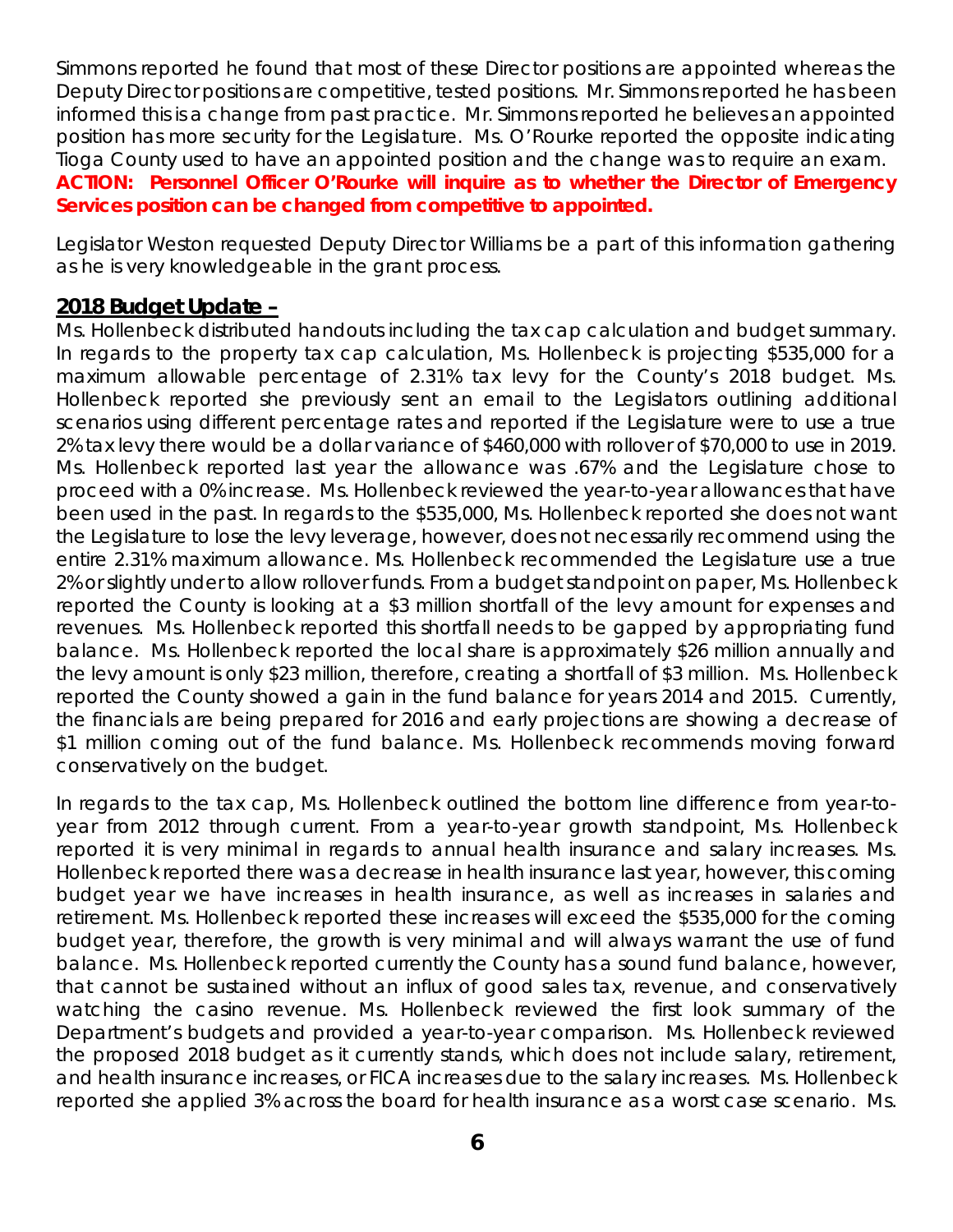Hollenbeck also took the 2017 salaries and applied a 2% salary increase for a total of \$18 million, which includes all salaries, as well as overtime, stipends, vacation sell-backs, etc. Ms. Hollenbeck reported this is most likely a high number. Ms. Hollenbeck reported she does not have a 2017 projection at this time in regards to the amount appropriated versus expended. Ms. Hollenbeck reported one of the main points in the preliminary budget projection is that the Solid Waste fund is the first levy amount that needs to be taken care of, therefore, taxpayers will see a significant increase in solid waste and will be an increase of more than the 2%, as it has minimal to no fund balance to use. Ms. Hollenbeck reported this same scenario occurred three years ago when the solid waste recycle contract was due. The resolution for the recycling contract extension was adopted this month versus going out for bid, as it was explained this would be significantly less. Ms. Hollenbeck reported included in this budgetary amount is additional services for the psychiatrist position that was recently added and some of the services being enhanced. Ms. Hollenbeck reviewed the year-to-year comparisons showing the County contributed \$1.6 million in fund balance in 2015, however, withdrawing \$1 million of the \$3 million appropriated in 2016. Ms. Hollenbeck anticipates using \$1.5 million of the \$3 million appropriated in 2017. Ms. Hollenbeck reported the most significant detail in the 2018 budget is the addition of \$756,000 in revenue due to sales tax increase, as well as increased casino revenue. Ms. Hollenbeck reported the casino revenue could potentially be \$1.3 million, however, conservatively only budgeted \$1 million. Chair Sauerbrey reported she does not want to use the casino revenue for normal operating expenses. Ms. Hollenbeck reported the allowable amount in the fund balance is \$18 million, however, the entire fund balance is approximately \$23 million. Ms. Hollenbeck reported the County will receipt approximately \$1.2 million for casino revenues in 2017. Ms. Hollenbeck reported the one-time casino host amount of \$1 million was placed in reserve accounts back in 2016. Ms. Hollenbeck reported the Legislature has not done a resolution earmarking the \$685,000 received so far or the additional \$600,000 yet to be received in 2017. Chair Sauerbrey inquired as to when the Legislature should be doing these resolutions. Ms. Hollenbeck reported it is her understanding that there are two resolutions that have been or will be adopted; one through ITCS and one through DSS that will require funding. Ms. Hollenbeck reported once the DSS contract has been approved, a second resolution will be done to appropriate the contracted funds out of the software reserve account. Ms. Hollenbeck reported presently there is insufficient funds in this reserve account to encompass the contracted amount or the anticipated IT expense that is forthcoming. In light of this, Ms. Hollenbeck recommended the County adopt a resolution in September to earmark the funds into the software reserve accounts. Ms. Hollenbeck will determine the shortfall of what is needed versus what is currently in the reserve account and suggested transferring \$100,000 of the \$685,000 casino revenue funds received into the software reserve account to offset the contracted expenses.

**ACTION: Ms. Hollenbeck will draft a resolution to move \$100,000 of the \$685,000 casino revenue funds into the software capital reserve account with the Legislature making a decision at a later date on allocating the remaining \$585,000 casino funds.** 

Chair Sauerbrey inquired about the Departments that were unable to submit a zero-based 2018 budget and the reasons for the increases.

Ms. Hollenbeck outlined the following 2018 Departmental increases: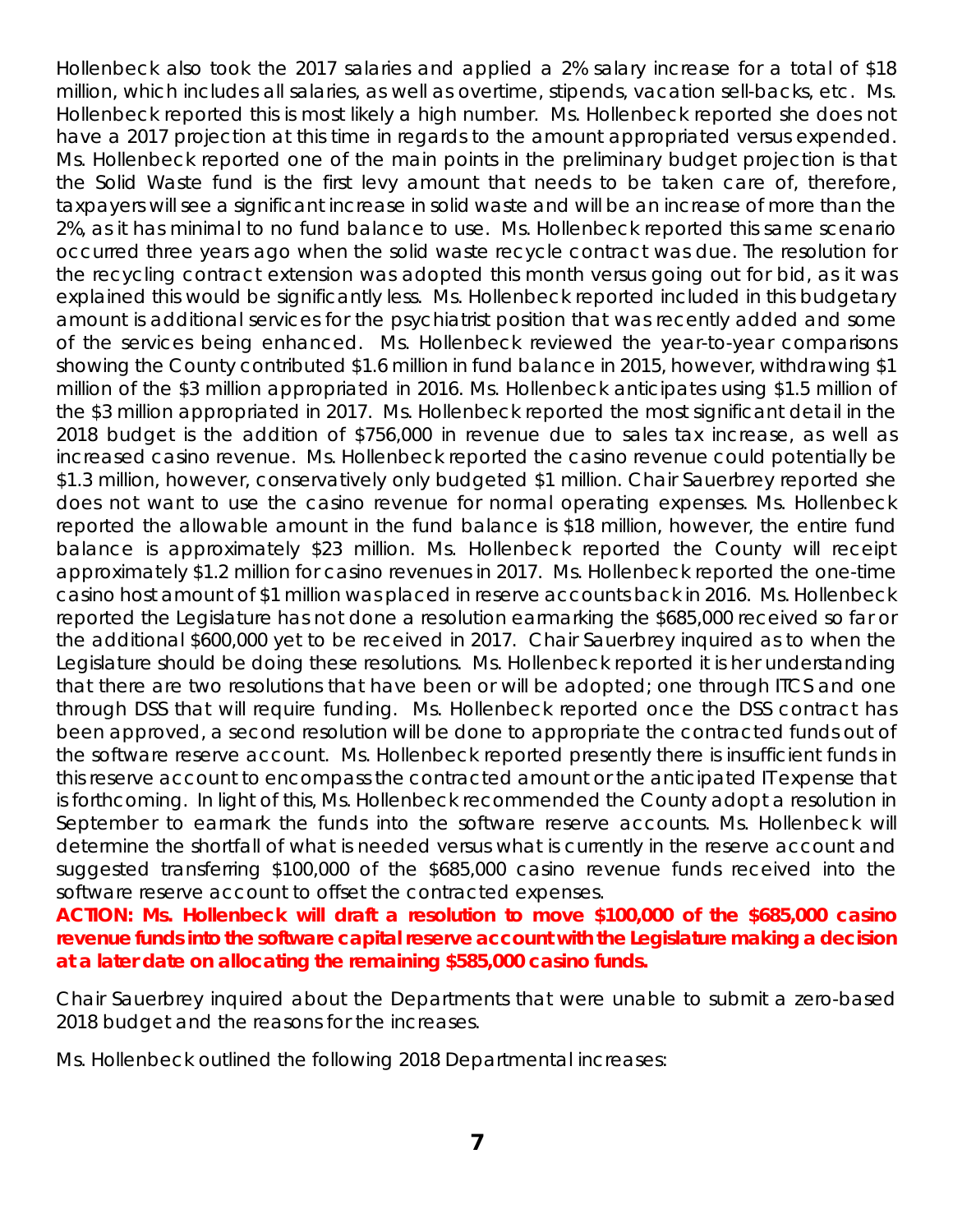| Department                                      | <b>Increase</b><br>Amount | <b>Reason for Increase</b>                                                                                                          |
|-------------------------------------------------|---------------------------|-------------------------------------------------------------------------------------------------------------------------------------|
| Solid Waste                                     | \$98,000                  | Contract for curbside recycling                                                                                                     |
| <b>Assigned Counsel</b>                         | \$25,000                  | Additional costs due to recent arrests                                                                                              |
| Treasurer                                       | \$186,000                 | \$285,000 loss in VLT revenue. Gained \$756,000 in<br>revenue due to sales tax and casino revenue                                   |
| <b>Board of Elections</b>                       | \$15,000                  | Insufficient funds to cover technicians salaries and<br>increases in certain line items.                                            |
| Public Works -<br><b>Building &amp; Grounds</b> | \$25,000                  | Ms. Hollenbeck did not specify a reason for<br>increase.                                                                            |
| Liability Insurance                             | \$15,000                  | Flood insurance - double digit increase.<br>Partners Insurance - 2.5% increase expectation, but<br>final number yet to be received. |
| Sales Tax to<br>Towns/Villages                  | \$150,000                 | Increased sales tax revenue                                                                                                         |
| Public Health -<br>Handicapped Education        | \$84,000                  | Department does not have much control over this<br>increase. Department used contingency funding<br>the past two years.             |
| 911 Dispatch                                    | \$35,000                  | Increase due to salary reclassification                                                                                             |
| <b>Sheriff</b>                                  | \$41,000                  | Reduced revenue                                                                                                                     |
| Probation                                       | \$12,000                  | Device expenses and reduced revenue                                                                                                 |
| <b>Outside Agencies</b>                         | \$25,000                  | Request from Tourism for visitor center                                                                                             |
| ED&P                                            | \$15,000                  | Services rendered for negotiating contracts                                                                                         |

In regards to Emergency Management and Bureau of Fire, Ms. Hollenbeck reported they reduced their local share. Fire Bureau had a reduction of \$27,000 and EMO had a reduction of \$11,000. However, this information is subject to change if the Legislature chooses to move forward with the proposed restructure.

In regards to the Jail, Ms. Hollenbeck reported this is a reduction in revenue of no longer housing inmates from surrounding counties and the County paying to house inmates elsewhere in light of the recent major drug arrests, as well as inmate meals and medical expenses. Ms. Hollenbeck reported line items increased and the Jail has a hit of at least \$300,000.

In regards to Public Health and Mental Hygiene, these budgets have decreased through increased fee for services, increase in revenues, and a slight decrease in some expenses. However, these decreases do not take into consideration possible salary and fringe benefit increases.

Ms. Hollenbeck reported capital expenses are reflected in total as \$3 million in capital and \$2 million in revenue for an \$823,000 shortfall. Ms. Hollenbeck reported this includes all the vehicle and equipment requests. Ms. Hollenbeck reported she will be summarizing the capital requests and presenting at a later date.